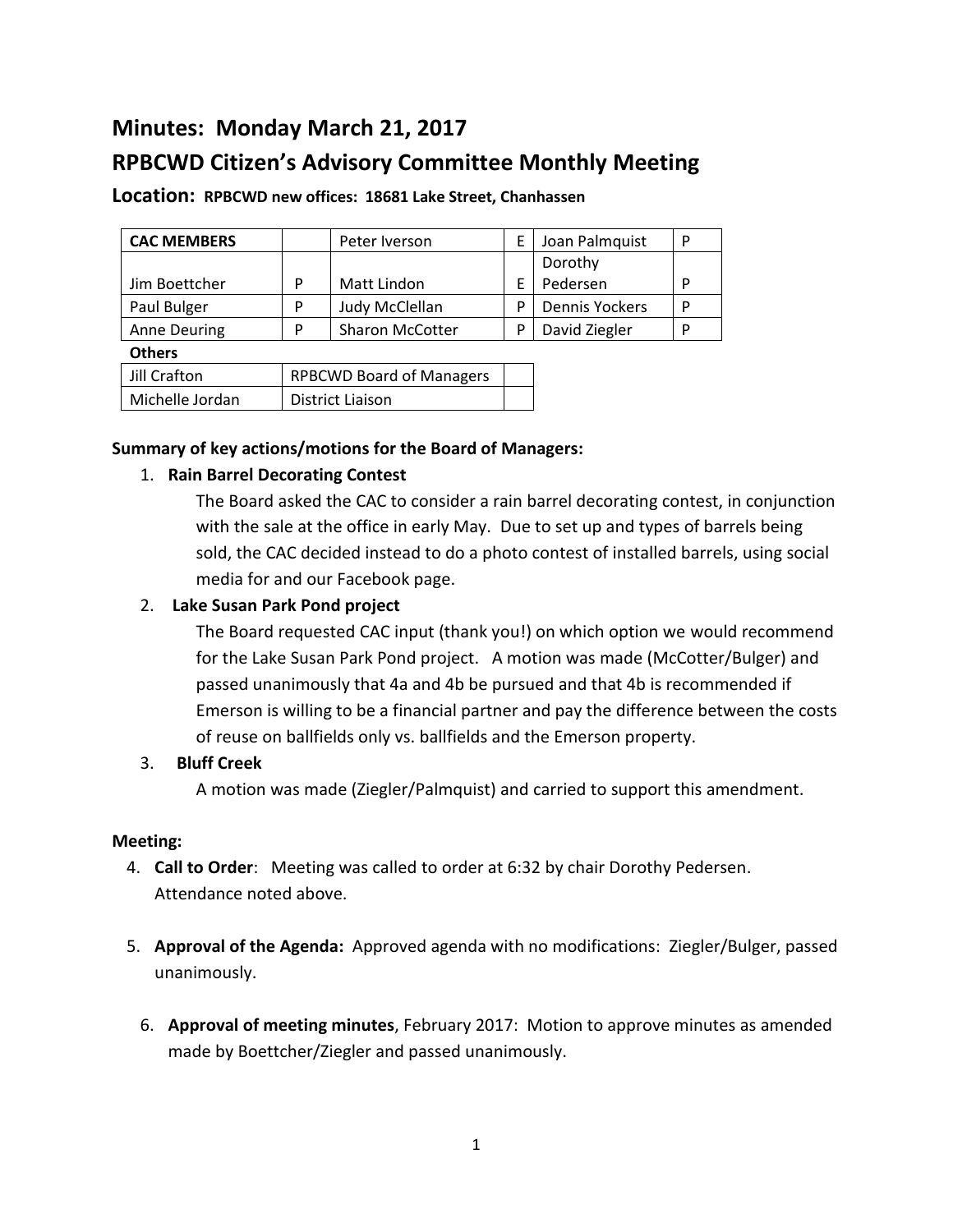Discussion: Dennis felt there was not enough detail in the notes on teacher feedback (Old Business, 10-year Plan). He agreed to summarize his points and submit these additional notes to the recorder, for inclusion in the final, amended minutes. In the future, the recorder will capture main points, and if members think something is missing, they can suggest additions, as amendments.

7. **Matters of general public interest:** None: no petitioners present.

*Welcome to the RPBCW CAC regular meeting. Anyone may address the committee on any matter of interest in the watershed. Speakers will be acknowledged by the President; please step forward, state your name and address for the record. Please limit your comments to no more than three minutes. Additional comments may be submitted in writing. Generally, the Citizen Advisory Council will not take official action on items discussed at*  this time, but may refer the matter to staff for a future report or direct that the matter be scheduled on a future *agenda.*

- 8. **March Board of Managers meeting**, if any questions (Sharon): None expressed.
- 9. **Education:** The RPBCWD Cost share process (Michelle/Inform):

Liaison Jordan provided an overview of the cost sharing program, its purpose and operation. Staff is now doing site visits for technical assistance earlier in the process, so potential applicants get estimates of costs sooner. Also, they use a site visit screening form to roughly score the inquiries before full designs are done, to use resources appropriately. Michelle explained that when the CAC sees them, she has already made her assessment.

McCotter made a motion (Ziegler seconded) recommending we maintain the process as designed and do the consent agenda for approval this year, pulling out the applications that we feel need to be discussed individually. This addressed a concern Yockers had to ensure the process was understood, and it was not a done deal before comments are considered so we could provide feedback like suggestions for different items to plant, etc. A subcommittee might be established to deal with cost share applications. The motion passed unanimously. Point of information: The Minnehaha CAC, only does cost sharing and uses a point system to determine who is funded. Currently prioritizing is not a problem for us but may be in the future, as we encourage more applications.

## **10. Old Business**

a. **Civility Clause:** Vote on proposed wording (Dorothy)

*Every member will act with courtesy, civility, and respect in all interactions as a member of the Citizen's Advisory Council, maintaining an open mind, and participating in open communication; members should refrain from abusive conduct, personal charges or verbal attacks upon the character or motives of other members, staff, or any member of the public.*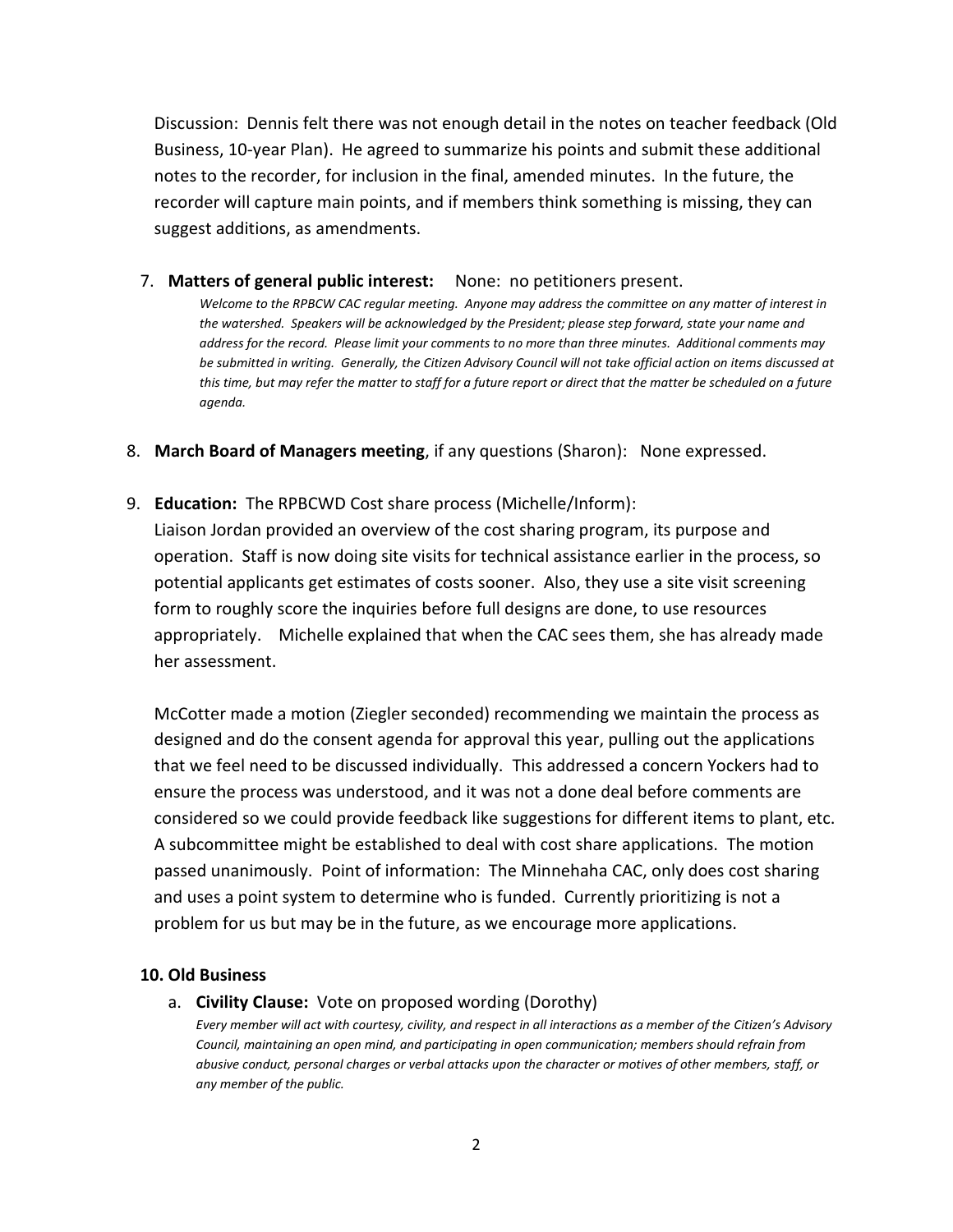Motion to approve clause, as written above by McCotter, seconded by Palmquist, and passed unanimously.

b. **Modification of general public interest motion:** "staff" to "CAC Officers" (Dorothy) A new motion was made (McCotter/Ziegler) to modify the general public interest wording which was approved last month, to change the words "staff" to "CAC Officers". The motion carried, unanimously.

Discussion: We want to encourage the public to attend CAC meetings and give them an opportunity to speak at the beginning of the meeting. If comments or a letter, etc. are submitted from non-CAC members, our group will see them as part of our minutes. However, if non-members attend, they should not be allowed to comment throughout the meeting, or be disruptive. The Chairperson will control the discussion, and we may or may not choose to take action, or have the authority to do so. The officers could choose to add the topic to the agenda for the next meeting, or report to the board from our meeting.

Paul suggested we add a sentence to indicate the CAC meetings are open for the public to attend. He will draft wording and distribute it for consideration next month.

## **c. Review of 2017 CAC Calendar (Dorothy/All)**

Dorothy and several Board Members attended a Climate Change workshop recently and she believes we should start talking about climate change. Specifically, she suggested bringing in a guest speaker (Fred Rusmalski from BARR Engineering) to talk about what climate change is doing in our district. Dennis asked if we should bring this to the board, as it would be of interest to them, too. It was suggested that this might be something that the CAC takes on, and that we start with a speaker, invite the board to attend, and then decide what our involvement will be.

Dennis asked that we give ourselves enough time to work with the 10-year plan so things like education and outreach are properly funded. Water conservation, as an example, is an aspect of education and outreach that we can work through and bring our thoughts and concerns back to the Board. We need to be ready with our thoughts and recommendations. We will get the first three chapters in May, and the final three chapters in July. We will build this into our calendar, and spend much of the June meeting talking about the 10-year plan. We were reminded that the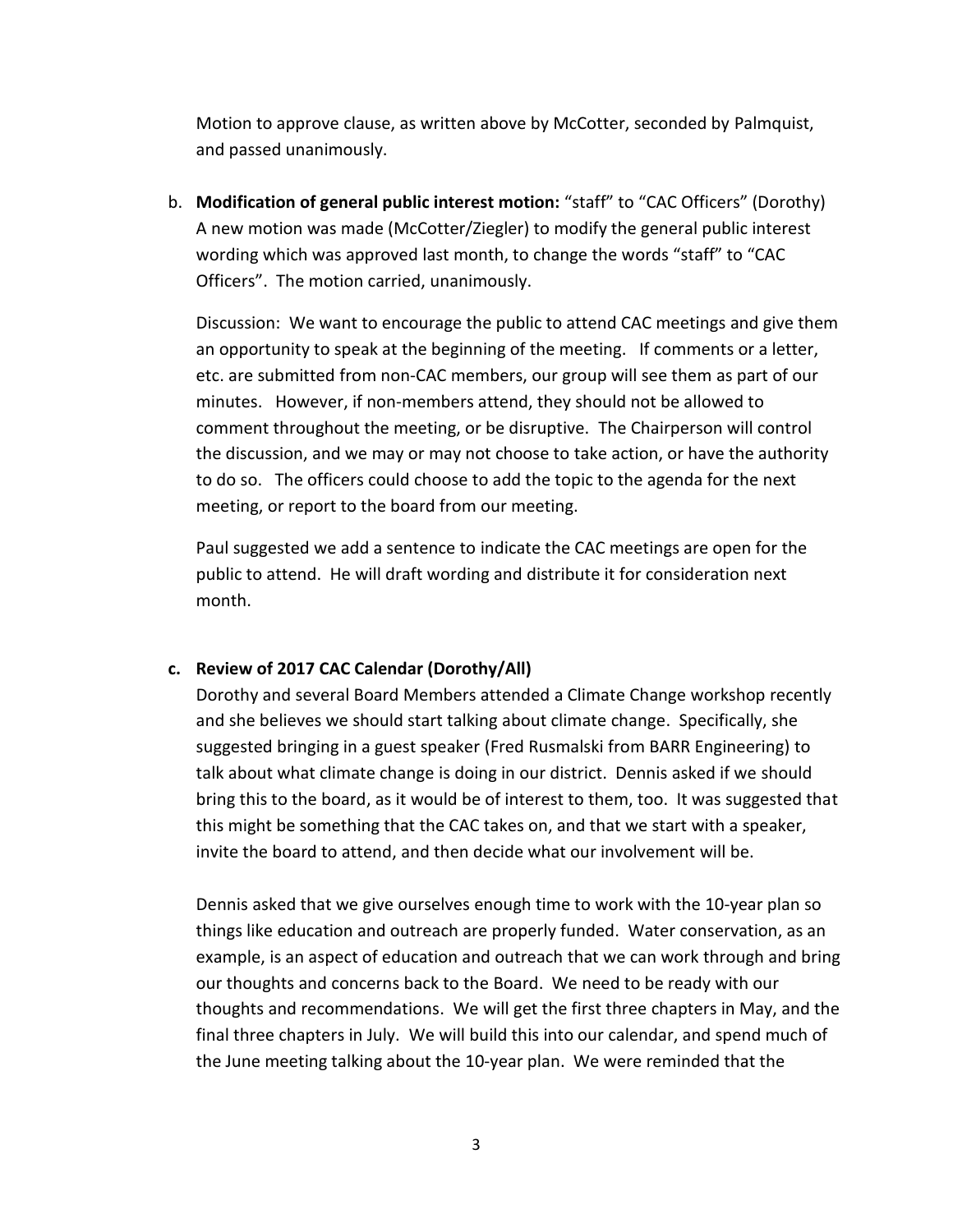calendar is a guideline, not static, and that we should all speak up on what we feel needs attention.

Ziegler stated that there is a gap in information on wetlands; we don't have the information on them that we have on lakes and creeks. This is a good topic for a guest speaker and to determine what information we should be gathering, etc.,  $$ potentially in combination with holding ponds. It is unclear how much information is available about wetlands, if the work cities are doing is being shared, and how they relate to the Watershed. The Board recognizes this information gap.

d. **Subcommittees:** general discussion/decision to form/volunteers (Dorothy/All) We agreed we should create subcommittees to do deeper dives into topics, and more efficiently use our time together. In addition, they will allow us to focus on topics we are more interested in and get more done. Furthermore, we agreed that each would be a standing item on the agenda and if there is no update that would be fine. If there is something to discuss, those materials must be distributed in advance with other meeting materials (Friday before CAC meeting).

Discussion: Many of the topics may overlap, and so defining scope will be important. McCotter suggested that the participants in each subcommittee should write their own statement of purpose, and determine their scope, based on who and how many are involved, and how much time they have, and where they can provide the most value.

We generated a list of possible subgroups. After the meeting, Bulger will group and summarize them, and provide an update for the next meeting. Each of us should think about where we want to be involved. His list is attached as Appendix A.

#### e. **Water Conservation initiative (Dorothy/All)**

This topic was a carry-over from last month's agenda. Please see the letter, distributed earlier, that Bulger drafted. The request was for a district to draft a position to have holistic policies between cities regarding water conservation and specifically watering, with the District taking a leadership positon, perhaps supplementing with education.

Pedersen investigated existing studies and found no conclusive information that odd/even watering has a big impact, and shared that probes too don't work that well, concluding that technology has not caught up with needs.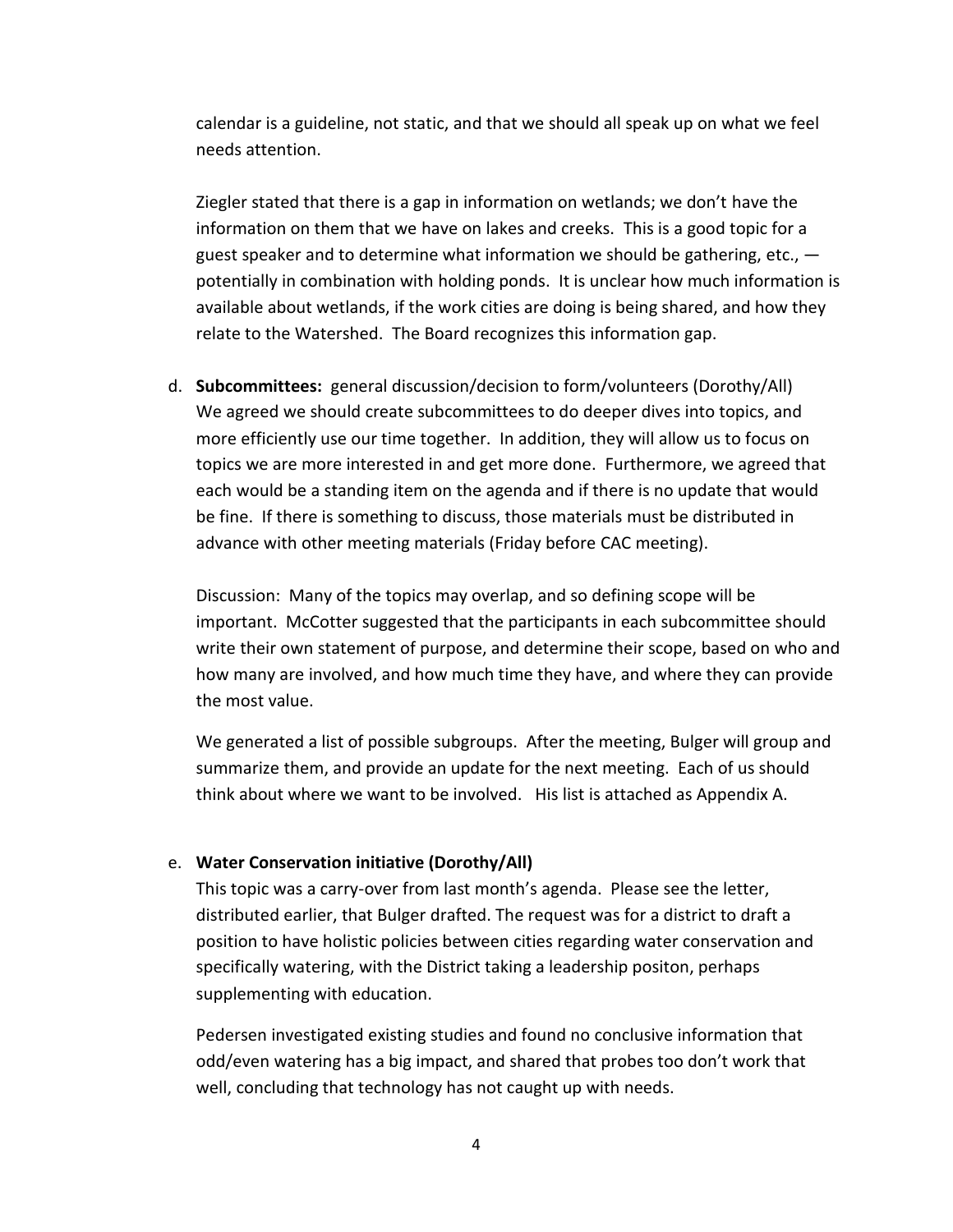McCotter loves the idea of endorsing something, but expressed desire for some measurable, concrete benefits, e.g. something that could show that an average resident would save this amount if they took these actions.

There was general agreement that it makes no sense to use so much water for watering grass, and the desire to figure out a way to address this. Yockers pointed out a lot of developments are still putting in lawns, and it's not just relevant to individuals, but also school districts, large property owners. He suggested we put money towards encouraging low-mow nor no-mow grass. Deuring reminded us that grass is very resilient and can go for long periods with little or no watering. Our challenge is to re-educate people.

We were reminded that there are experts like US Geological Services, U of M, EPA which have many technical publications, and cities in our community that already advocate and have guidelines. No need to reinvent the wheel.

f. **Update on 10-year plan process** (Michelle)(INFORM)

As stated earlier, the first three chapters will be available to us in May, and the final three chapters in July.

#### **11. New Business**

a. **Website update concept**/feedback (Michelle/All)

The original website has been tweaked and modified and it is time to create a new one, especially since it needs to work on mobile devices. The platform is not changing, and our current consultant continues to work on the details, but loading content remains the district's responsibility. Liaison Jordan led us through an exercise to provide feedback on drafts of the new website. Her handouts were designed not as final renderings, but to generate discussion about what we want and don't want as part of the new site. Jordan is summarizing our discussion and will submit her recap, separately.

#### b. **Board request:** Rain barrel contest (Michelle/All)

The Board asked the CAC to consider a rain barrel decorating contest, in conjunction with the sale at the office in early May. Administrator Bleser was involved in a contest previously, but the circumstances were quite different in that they were repurposing unattractive (okay, ugly) barrels, so decoration made sense. Our new barrels are plastic, which won't lend themselves to decorations. In lieu of this, the CAC recommended using our Facebook site to publicize the event and ask people who buy barrels to take a picture of them/their families when the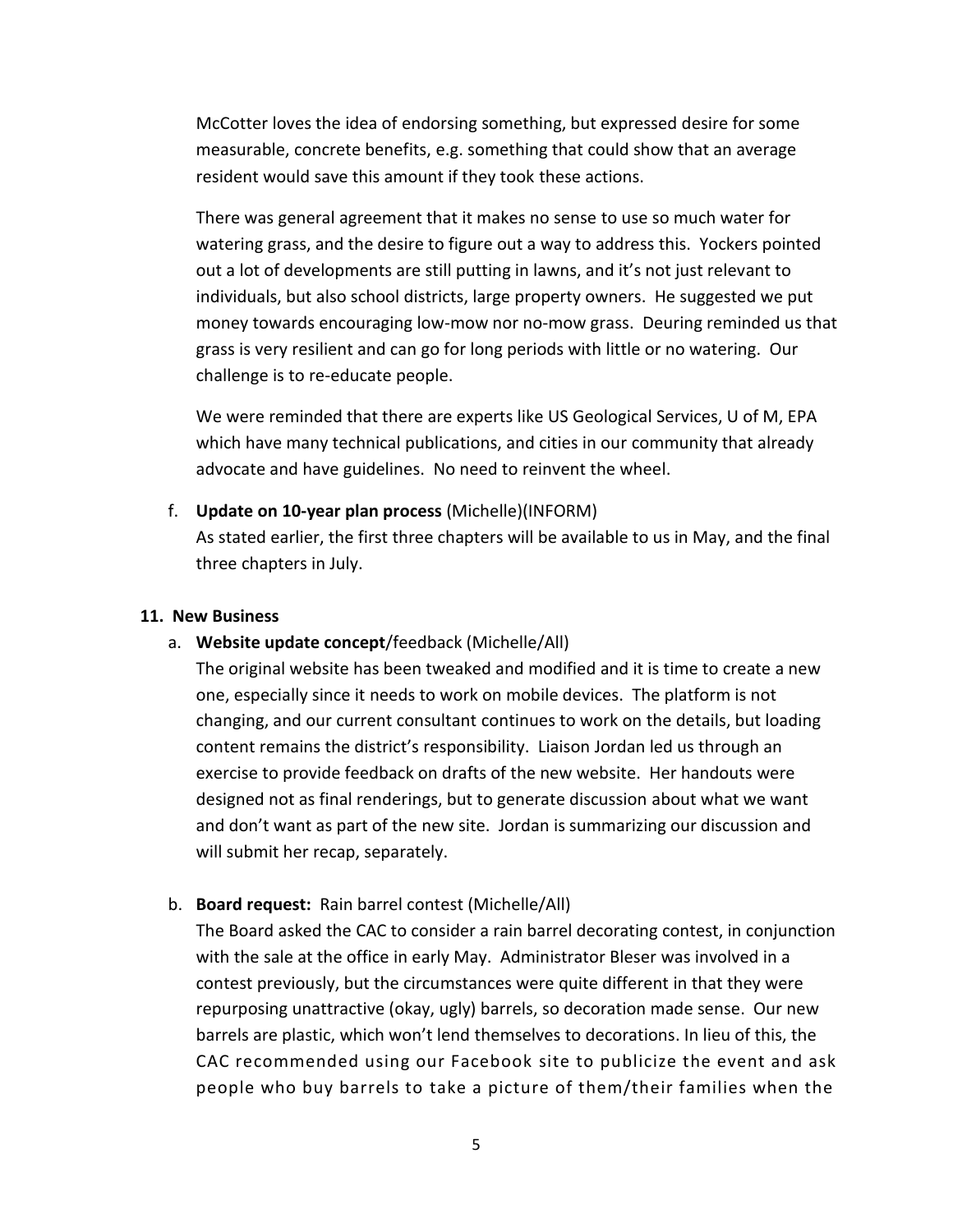rain barrel is installed. We will post these on Facebook and have a contest for best picture. Jordan will come up with something to offer as a prize. Flyers will be distributed at Public Library, and we will promote in our newsletter, at events, etc. Instructions on how to install them will be obtained from the Master Water Stewards and Pederson will bring some "low-mow" grass to the sale. Several CAC members volunteered to be at the office, during the distribution. Jordan asked that anything related to rain barrels that we see in the next few weeks be sent to her, for use in promotion.

#### c. **Lake Susan Park Pond project** (Michelle/INFORM)

The Board requested CAC input (thank you!) on which option we would recommend for the Lake Susan Park Pond project. CAC agreed that 4a or 4B were the best alternatives, and that the reuse of water is a tremendous benefit of this plan. It could provide a demonstration project and example of best practices. Discussion centered around whether the Watershed should be subsidizing Emerson, by providing the watering of their property. A motion was made (McCotter/Bulger) and passed unanimously that 4a and 4b be pursued and that 4b is recommended if Emerson is willing to be a financial partner and pay the difference between the costs of reuse on ballfields only vs. ballfields and the Emerson property.

#### d. **Bluff Creek (**Michelle/INFORM):

It will go to public hearing at the next board meeting. A motion was made (Ziegler/Palmquist) and carried to support this amendment.

#### **Upcoming Events**

 Board Workshop, Wednesday, April 5, 5:30 pm District Office Regular Board Meeting, Wednesday, April 5, 7:00 pm, District Office Animal Open House at Outdoor Center: April 08, 2017 1:00 p.m. - 4:00 p.m. First deadline for Cost Share applications: April 10 Next CAC meeting: April 17, 2017, District Office, 6:30 pm

#### **Adjournment**

Motion to adjourn was made by McCotter at 9:49, seconded by Ziegler, and passed unanimously.

#### **Topics for next meeting:**

Subcommittees, second draft web site, change to the clause on matters of public interest, discussion of what areas each of us are interested in.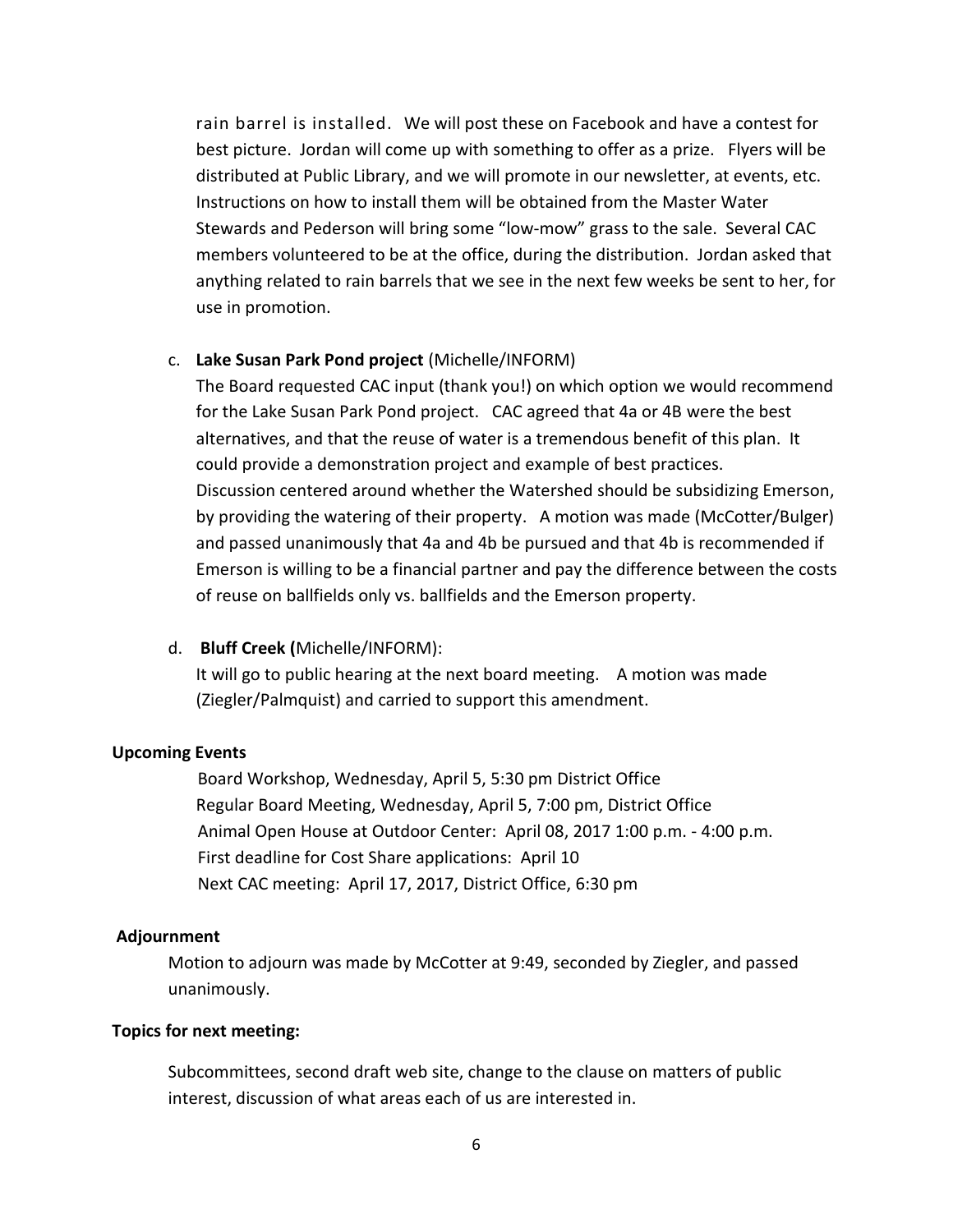Respectfully submitted,

Joan E. Palmquist, recorder